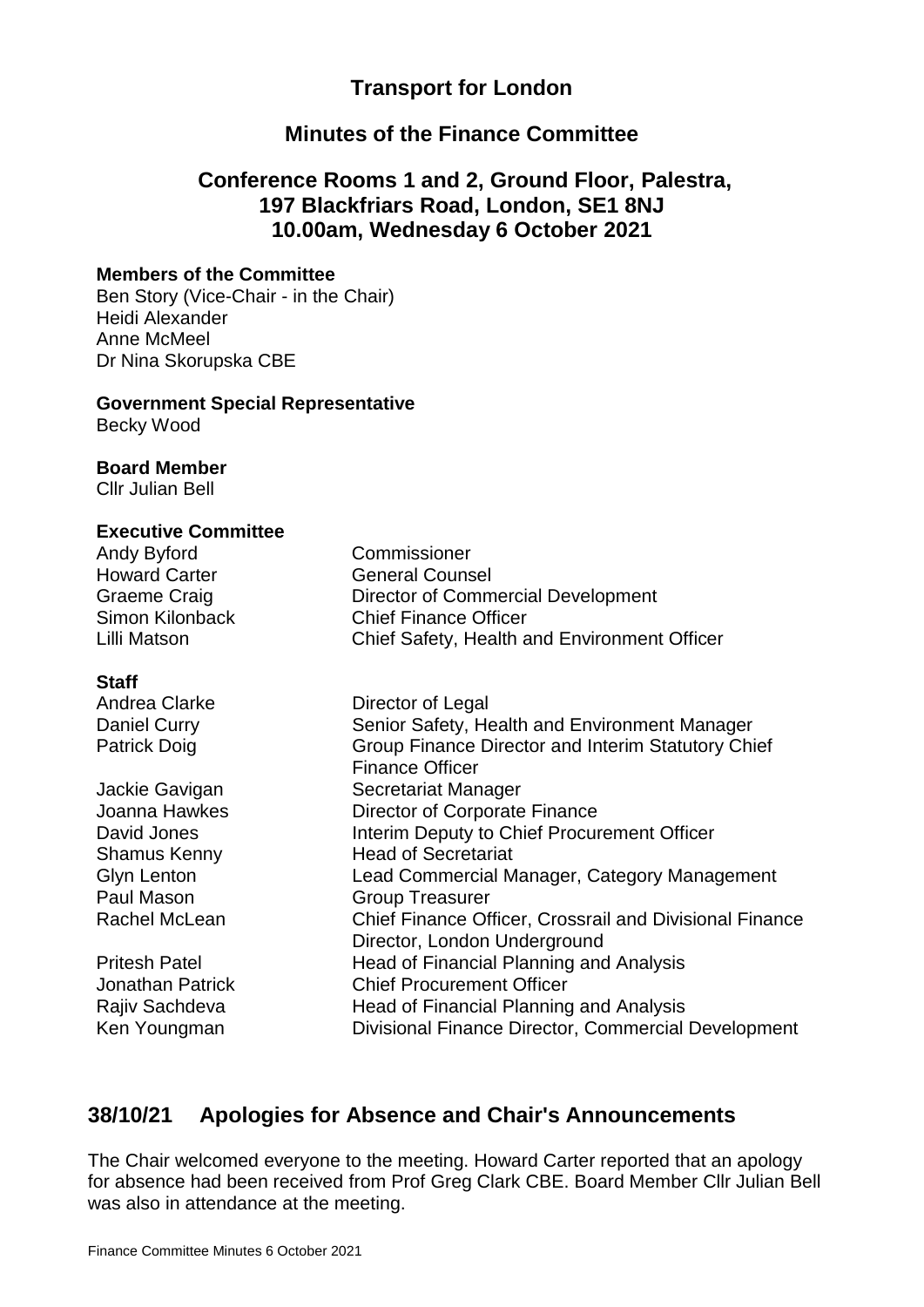It was the first meeting of the Committee held in person since 11 March 2020 due to the coronavirus pandemic restrictions. Due to continued space restrictions, some staff were attending the meeting through Teams. The meeting was broadcast live on YouTube, except for the discussion of the information on Part 2 of the agenda, which was exempt from publication.

The Chair confirmed that under section 100B(4)(b) of the Local Government Act 1972, he had agreed that the late items for the agenda that was published on 1 October 2021 would be considered as a matter of urgency. The items were the Funding Update on TTL Properties Limited and the Spending Review Submission. They were accepted as urgent to allow for the latest information available to be provided.

On behalf of the Committee, the Chair congratulated Patrick Doig on his appointment as Group Finance Director. The Board would be asked to make his appointment as interim statutory Chief Finance Officer permanent.

The Chair reminded those present that safety was paramount at TfL and encouraged Members to raise any safety issues during discussions on a relevant item or with TfL staff after the meeting. There were no specific issues raised at the meeting.

### **39/10/21 Declarations of Interests**

Howard Carter introduced the item. Members' declarations of interests were published on tfl.gov.uk and were up to date.

Howard Carter added that he was not aware of any items on the agenda where a Member would need to declare a specific interest and leave the meeting during its discussion. No Members declared any interests that were relevant to items on the agenda.

### **40/10/21 Minutes of the Meeting of the Committee held on 23 June 2021**

**The minutes of the meeting of the Committee held on 23 June 2021 were approved as a correct record and signed by the Chair. The Chair had also signed the minutes of the meeting held on 10 March 2021. The minutes of the previous meetings held since March 2020 were signed by Ron Kalifa OBE before he left the Board.**

# **41/10/21 Matters Arising and Actions List**

Howard Carter introduced the paper, which set out progress against actions agreed at previous meetings of the Committee.

### **The Committee noted the actions list.**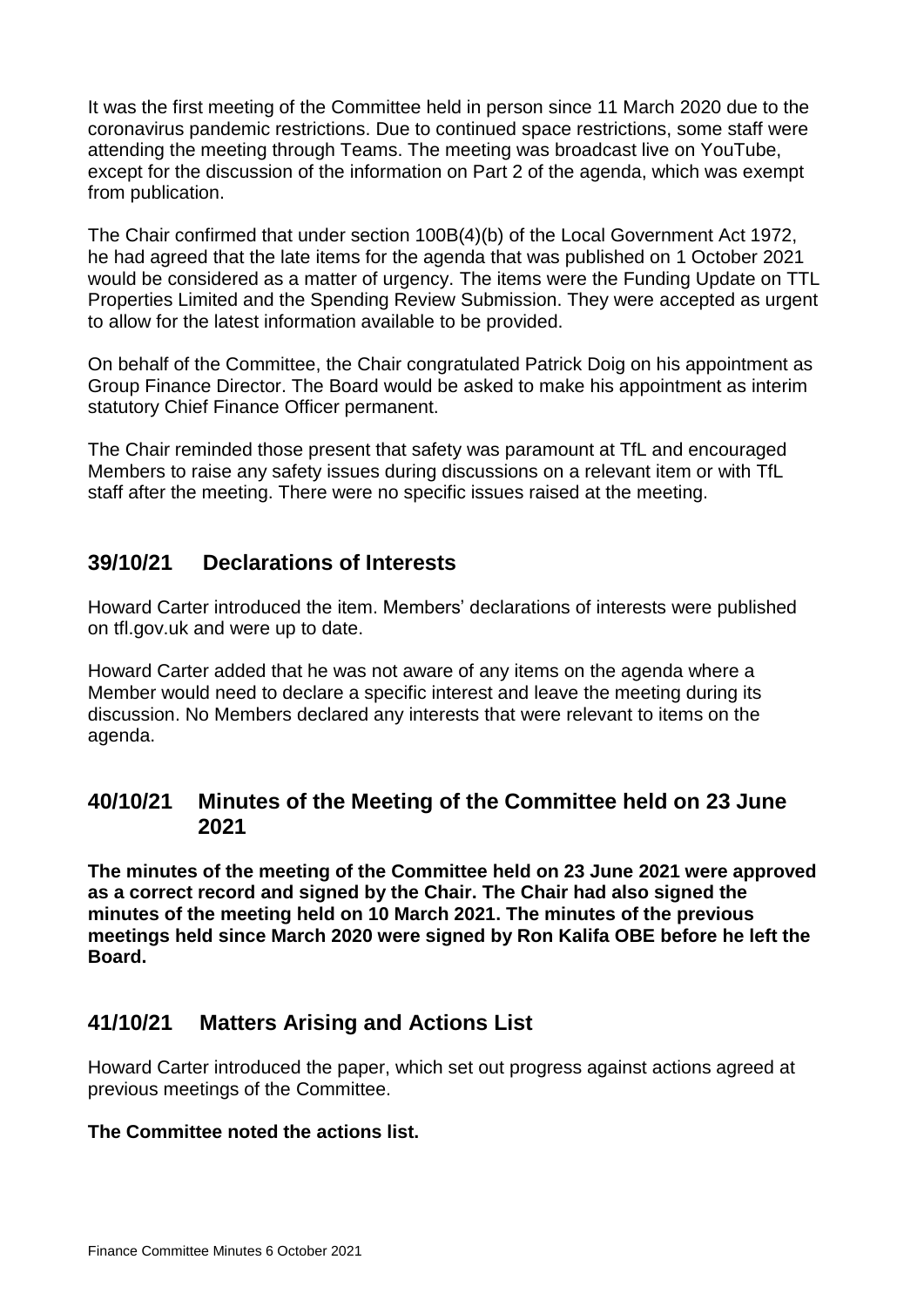# **42/10/21 Use of Delegated Authority**

Howard Carter introduced the paper. Members noted that, since the meeting of the Committee on 23 June 2021, there had been one use of Chair's Action, in consultation with members of the Committee, in relation to amendments to advertising concessions.

There had been no use of authority delegated by the Board and no use of delegated authority to approve Land Authority by the Commissioner or the Chief Finance Officer.

There had been three uses of Procurement Authority by the Commissioner and the Chief Finance Officer. The Commissioner granted Procurement Authority in relation to the Speed Awareness Course for drivers who commit speed offences in London and an uplift in Security Services funding. The Chief Finance Officer granted Procurement Authority in relation to Retained Insurance Services for Standalone Construction Projects.

There had been one Mayoral Direction to TfL on 31 August 2021 in relation to implementing further financial support fund for Seven Sisters Market traders (MD2868).

### **The Committee noted the paper.**

### **43/10/21 Finance Report – Period 5, 2021/22**

Simon Kilonback and Rajiv Sachdeva introduced the report, which set out TfL's financial results to the end of Period 5, 2021/22 – the year-to-date period ending 21 August 2021. Variances were shown against the Revised Budget approved by the Board in July 2021. The Revised Budget target included the funding from Government as part of the 1 June 2021 agreement, reflecting the revenue top-up mechanism.

Total passenger income was £1,012m in the year to date, £74m lower than target, but over £500m higher than the same time period last year. Overall journeys were 59 per cent of pre-pandemic levels in the latest period, compared to a target of 73 per cent. There was continued strong growth on buses with demand around 65 per cent of prepandemic levels, and Tube journeys were increasing reaching 50 per cent, but significantly short of the 75 per cent target. There was recent Tube journey growth from the inner and outer suburbs and in weekend travel. City journeys were around 45 per cent of pre-pandemic levels, with rail terminus journeys also up to 55 per cent, showing the return to offices picking up but lower than anticipated.

On London Underground, journeys and passenger income was £468m in the year to date, £70m lower than Budget and £265m higher than last year. Operating costs were £783m in the year to date, £4m lower than Budget. The net cost of operations was a deficit of £640m, £24m lower than Budget driven by the passenger income downside, but £145m better than last year. Capital expenditure for total renewals and new capital investment was £122m, £9m lower than Budget. There was slippage across a number of projects, with spend behind forecast following earlier delays to the funding agreement.

On buses, streets and other operations, journeys and passenger income was £384m in the year to date, £7m lower than Budget and £168m higher than last year. As with the Tube, bus journey recovery was strongest in the outer and inner boroughs, with slightly slower demand in central London. London boundary areas were showing a very strong recovery, with journeys ranging from 80-90 per cent of pre-pandemic levels. Operating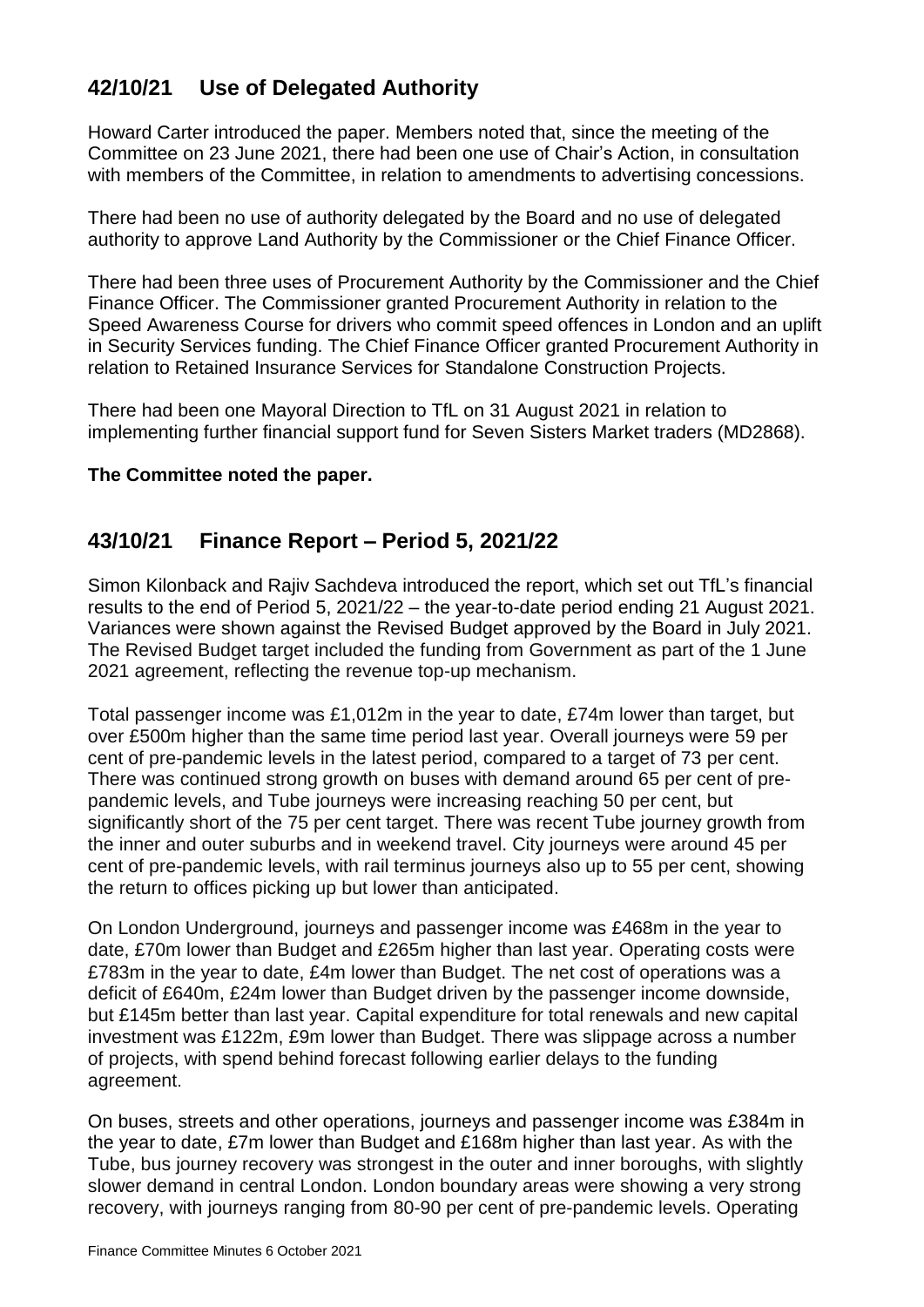costs were £1,080m in the year to date, £3m lower than Budget. The net cost of operations was £518m, £8m better than Budget and £198m better than last year. Capital expenditure for total renewals and new capital investment was £71m, £4m lower than Budget. There was slippage across Ultra Low Emission Zone (ULEZ) activities, Hammersmith ferry design and technology projects.

Bringing movements together on the operating account had seen a combination of lower revenue and lower costs, resulting in £1m decline of net cost of operations excluding Government funding and revenue top-up funding. This was £470m better than last year, driven by increases in passenger revenue and other operating income.

Operating costs were £45m lower than Budget as a result of: underlying cost improvements from efficiencies, cost reductions and tailwinds; timing differences and deferred spend on projects; contingency and accounting changes. Costs were £87m higher than last year, driven by bus costs which had benefitted last year from lower service levels, and retention of operator's bus staff during the first wave of the pandemic.

On the Group capital account, total capital spend excluding Crossrail was £463m, £27m lower than Budget but £130m higher than last year, when projects were paused as a result of social distancing measures and working from home guidance. Project spend was lower across most programmes, largely driven from the stop-start nature of funding agreements and TfL being unable to plan sufficiently far ahead to get projects approved and agreed with contractors. Property and asset receipts were £5m lower than Budget, a result of early disposal of Blomfield Street site offset by delayed disposals on Holland Road, North Ealing car park and 100 Whitechapel.

Cash balances were just over £1.6bn at the end of the period, £86m lower than Budget. Balances had remained fairly stable since the funding agreement with Government was finalised. TfL's current funding agreement covered the period 1 June to 11 December 2021. Without further Government funding, the latest cash forecast showed balances would fall to just over £700m by year end, £500m lower than the minimum cash requirement of £1.2bn which equated to 90 days operating costs. Cash balances were the only mechanism available to manage risk and to reassure lenders and creditors of TfL's liquidity.

Simon Kilonback confirmed that, if the top-up mechanism continued, of the £500m funding support required for the remainder of the year and with the funding mechanism measured against the revenue forecast devised by Government, it was expected that the revenue true-up would account for £300m and that TfL was currently £100m behind forecast. He would be asking Government what their projections for next year will be, as there was no baseline to compare TfL revenue assumptions with Government assumptions. This would be worked though quickly as the next budget would be put together in December 2021.

Future income from passenger journeys remained a significant risk as journeys were not yet at expected levels. There also remained uncertainty on timing and the extent and recovery of any decline in journeys following a winter outbreak of coronavirus. Simon Kilonback confirmed that the reforecasting of figures on passenger demand to the end of this financial year and next year was underway, as part of the GLA budget process. Uncertainty over the future pattern of work would take time to become clear so TfL would continue to work with Government on a revenue risk mechanism that allowed for the right level of transport services to support passenger recovery into the next year.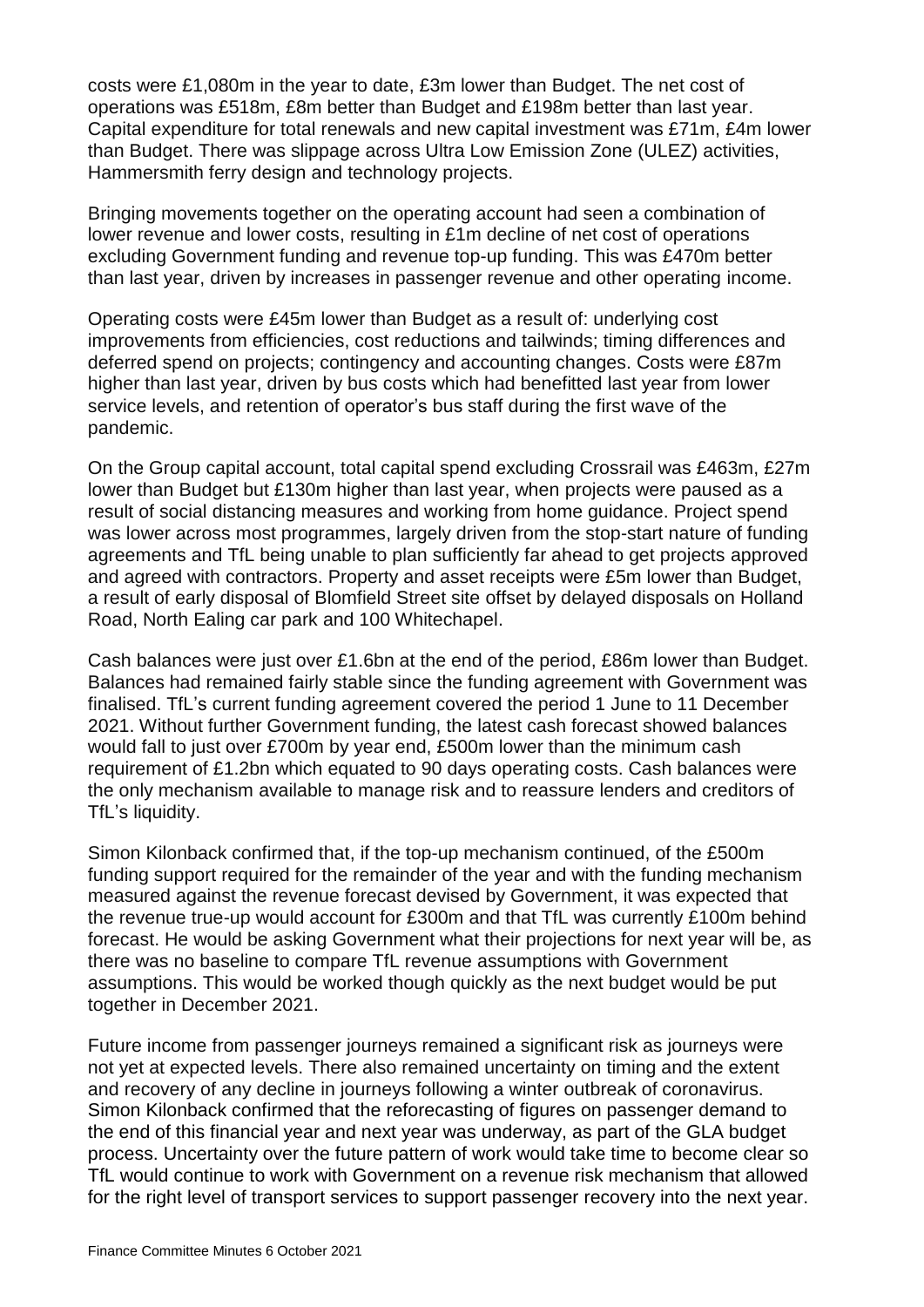Andy Byford confirmed that TfL would be reinstating Night Tube services as soon as possible, which would have a beneficial impact on London's night-time economy.

One of TfL's largest financial risks was the expansion of the ULEZ that would launch this month and would significantly improve London's air quality. A reasonable set of assumptions were made around the expected number of drivers in the expanded zone and on compliance, payment and cash collection rates but there were a wide range of possible outcomes that could reduce income, as TfL encouraged the use of sustainable transport and clean vehicles. Modelling and tracking the take-up of clean electric vehicles would form part of the monitoring of the ULEZ uptake over the next financial year. Future updates would be provided to the Committee, as a reasonable baseline of data was produced to demonstrate the benefits of the scheme. The business case for the scheme was predicated on driving up compliance and introducing more cleaner vehicles into the zone. **[Action: Simon Kilonback/Patrick Doig]**

Andy Byford confirmed that TfL appreciated the funding support received from Government to date and that it would continue to need revenue support for operating costs until 2023/24. He was pressing to start the opening discussions with Government imminently to ensure proper understanding of the issues as the current funding arrangement expired on 11 December 2021. An update on progress with the funding negotiations would be provided to Members as required.

### **[Action: Andy Byford/Simon Kilonback]**

### **The Committee noted the report.**

### **44/10/21 Treasury Activities**

Simon Kilonback and Joanna Hawkes introduced the paper and related supplemental information on Part 2 of the agenda, which provided a brief update on key treasury activities for the period from 20 February to 16 September 2021.

The latest funding agreement with Government was based on a range of high-level assumptions, including phasing of the savings target. Upfront phasing of emergency government base grant, earlier than expected delivery of savings and delays in capital expenditure due to funding uncertainty meant cash balances had been higher than expected but would start reducing over the coming months. The funding agreement assumed that TfL's cash balances would reduce near to the minimum £1.2bn level by the end of the funding period on 11 December 2021, after restating for revenue true up adjustments in line with the funding agreement.

Standard & Poor's had affirmed TfL's credit ratings and revised the outlook on long-term rating to stable from negative. This reflected its view that the Government would continue to provide adequate support to TfL until ridership rebounded to sustainable levels. Moody's had downgraded TfL's long-term credit rating from A1 to A3 and maintained the negative outlook on the rating. It also downgraded the short-term rating from P-1 to P-2. The downgrades reflected Moody's view on the impact of the coronavirus pandemic, its assessment of the financial support provided by Government and the absence of a longer-term funding arrangement.

The downgrade had increased the interest rates that would be payable on new longterm commercial debt and made these forms of borrowing less attractive. TfL had worked to reassure its financial stakeholders following the downgrade and was not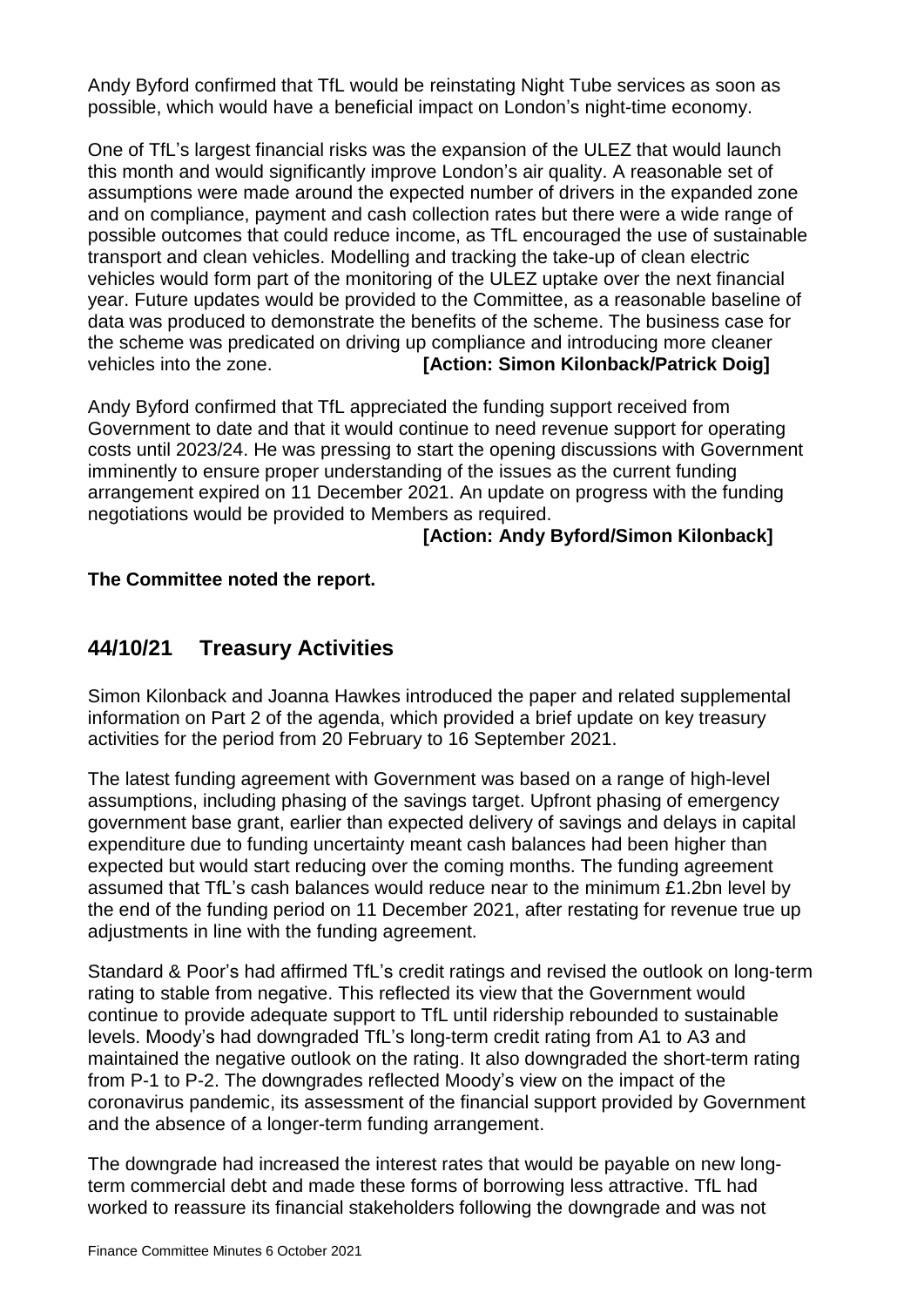aware of any material negative action by its debt holders as a result. There had been no changes to TfL's rating from Fitch during the reporting period.

Information on the strategy for how cash was managed, which bodies were invested in and the criteria of suitability for those organisations given environmental, social and corporate governance factors, would be brought back to the Committee when it considered the next Treasury Management Strategy for 2022/23 at its meeting in March 2022. **[Action: Simon Kilonback]**

**The Committee noted the paper and the exempt supplemental information on Part 2 of the agenda.**

### **45/10/21 Treasury Management Strategy 2021/22 and Treasury Management Policies – LTM and LTIG Investments Update**

Simon Kilonback and Joanna Hawkes introduced the paper, which sought approval of the updated Treasury Management Strategy (TMS) 2021/22 and the Treasury Management Policies (TMP). Approval of the TMS and TMP were matters reserved to the Board, however on 29 July 2021, the Board delegated approval of these matters and any in-year changes to the Finance Committee. The Committee was asked to exercise that authority in relation to the proposed updates to the TMS and TMP.

Matters relating to investment of cash balances within the TMS and TMP would not apply to London Transport Museum Limited, its subsidiary London Transport Museum (Trading) Limited (together LTM) or London Transport Insurance (Guernsey) Limited (LTIG). LTIG and LTM had cash balances of less than £80m on average and neither had a letter of comfort from TfL. In practical terms, neither was part of TfL's notional cash pooling structure and, as such, both had always been managed independently.

LTIG and LTM would be required to report their respective strategies and policies relating to the investment of cash balances, and any changes to them, to Group Treasury from time to time for approval by either the Corporate Finance Director or Group Treasurer.

**The Committee noted the paper and approved the updated Treasury Management Strategy 2021/22 and Treasury Management Policies, as set out in Appendices 1 and 2 to the paper.**

### **46/10/21 Prudential Indicators Outturn for the Year Ended 31 March 2021**

Patrick Doig introduced the paper, which set out TfL's performance against prudential indicators which supported decision making on planned capital expenditure, borrowing and treasury management activities for the financial year 2020/21.

The framework of prudential indicators aimed to ensure that capital investment plans were affordable, prudent and sustainable. As part of the strategic planning process, TfL calculated a range of indicators for the forthcoming budget year and two subsequent years and monitored performance against indicators within the year, as well as preparing indicators based on the Statement of Accounts at each year end. The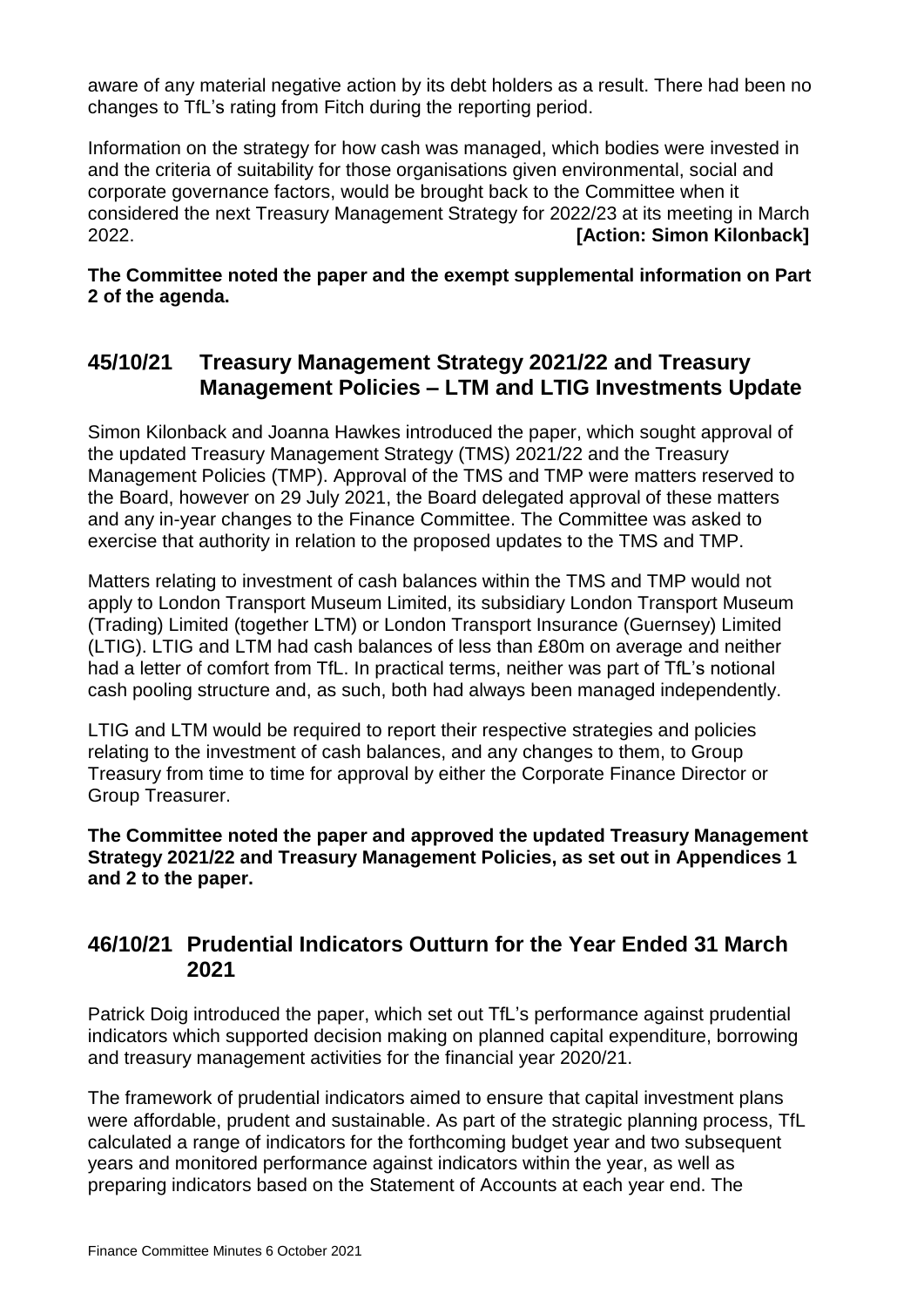2020/21 TfL Statement of Accounts had been used to calculate the outturn against the Board approved indicators.

Revised prudential indicators for the year 2020/21 were approved by the Board in March 2021, based on the 2020/21 forecast included in the TfL 2021/22 Budget approved at the same time, which included the impact of the implementation of IFRS 16 Leases. The Authorised Limited and Operational Boundary for direct borrowings remained as approved by the Mayor in Mayoral Decision 2615 on 18 March 2020. Limits for the long-term liabilities element of the Authorised Limit for total External Debt were restated at this time for the impact of the application by TfL of IFRS 16 Leases.

TfL prepared prudential indicators at both the TfL Corporation and TfL Group level. Both the Corporation and the Group were within their total Authorised Limits for the year ended 31 March 2021, and other Corporation and Group indicators were all within target.

### **The Committee noted the paper.**

# **47/10/21 Funding Update on TTL Properties Limited**

The Chair had agreed to the late publication of the paper and related supplemental information on Part 2 of the agenda, to allow for the latest information available to be provided.

Graeme Craig and Joanna Hawkes introduced the paper and related supplemental information on Part 2 of the agenda, which provided a summary of the recent work undertaken on the property workstream of the Financial Sustainability Plan (FSP) and the wider activity to operate TTL Properties Limited (TTLP) as a dedicated commercial property company within TfL. It included progress on discussions with Government on the FSP property workstream, the TTLP Business Plan and initial market testing on funding options for TTLP. TfL's landholdings had the potential to deliver thousands of homes across London and create substantial sums to reinvest in the transport network.

Subject to ongoing discussions with Government, agreement had been reached on the housing target, which allowed TTLP to move from three potential business plan scenarios to a single Plan that would be further refined to take into account both TfL's detailed requirements and the output of the work with Savills. Similarly, the soft market testing with UK and European banks and institutional investors had allowed TTLP to confirm previous assumptions and move forward on the basis of a single preferred funding option for the initial years of the Plan.

Taking debt funding into account, the latest version of the Business Plan showed the annual return to TfL increasing over 15 years from £6m to over £150m. It also showed the value of TTLP's property assets doubling to £4.5bn over the same period, all delivered without any requirement for investment from TfL. Good progress was being made on the financial stress testing of the new entity. An Affordability Report was being produced and would be shared with the Committee to accompany the TTLP Business Plan in due course. *Plan* in due course.

In starting on the sites that would deliver 20,000 homes over 10 years, TTLP would have a material impact on the housing sector in London, particularly given TTLP's focus on modern methods of construction and construction skills, building on positive work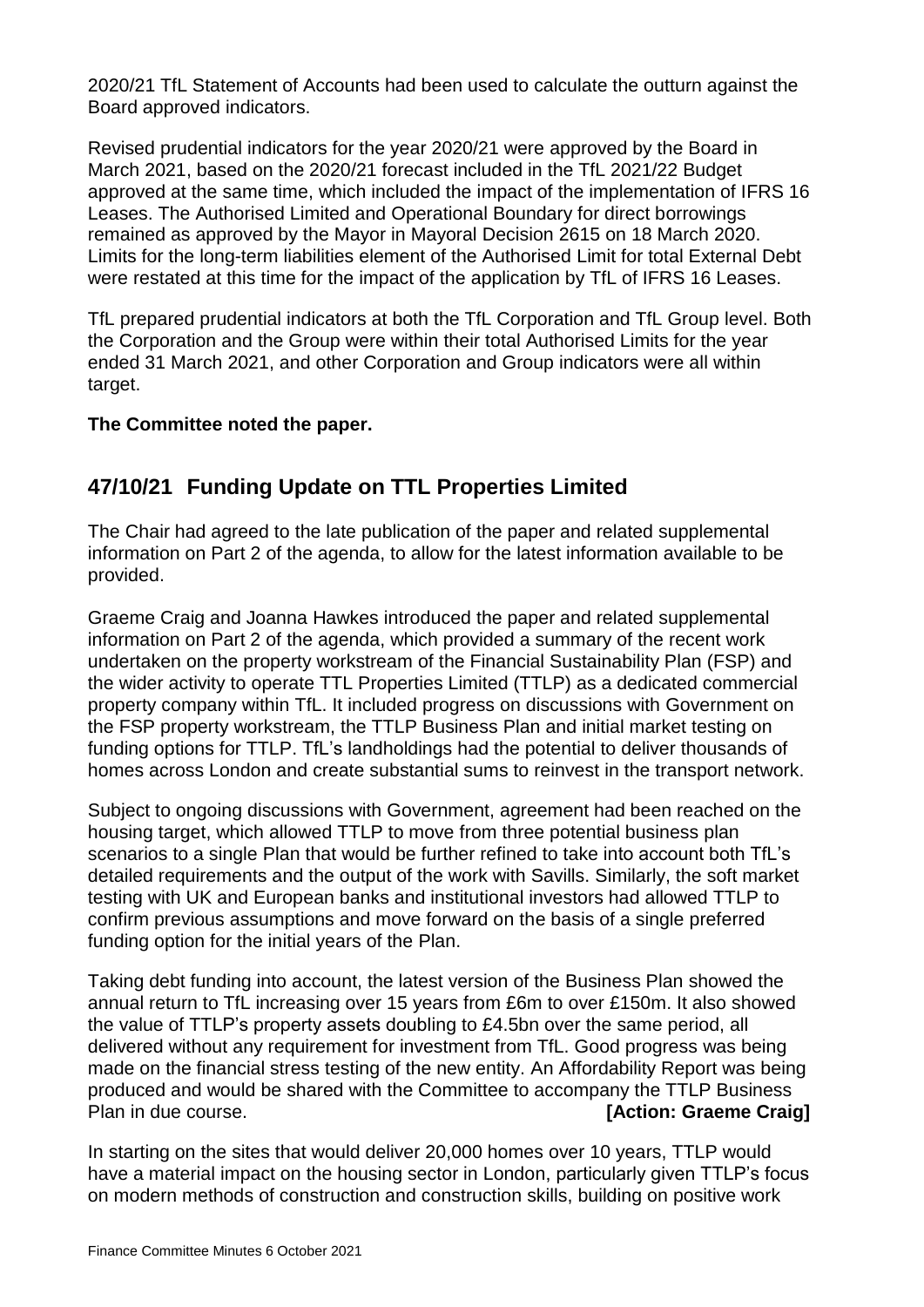undertaken to date. More remained to be done over the course of the next six months to refine TTLP's Investment Strategy and Business Plan. These would be brought back to the Committee for approval. In parallel, approvals would be sought for the timing, quantum and mechanism for any debt funding, clearly setting out the implications and risks of such funding. **[Action: Graeme Craig]**

Initially and depending on the financial arrangements, it was anticipated that a TfL Board committee would be set up to oversee this activity, as a similar approach taken with the Elizabeth Line Committee structure had proven to work well.

### **The Committee noted the paper and the exempt supplemental information on Part 2 of the agenda.**

# **48/10/21 Power Purchase Agreement (PPA 1 – Operational Assets)**

Lilli Matson and Glyn Lenton introduced the paper and related supplemental information on Part 2 of the agenda, which provided an update on the procurement of Power Purchase Agreement (PPA) 1, to purchase energy from existing renewable energy assets which formed part of TfL's Energy Purchasing Strategy.

The strategy was to procure an initial tranche of 130-150 GWhs per annum, approximately 10 per cent of TfL's annual energy requirement. Over the last 12 months, the energy market had changed significantly and the current market environment presented a number of risks in the procurement of PPA 1. The paper updated on these issues and proposed options in the future procurement of PPAs to alleviate some of these risks.

As PPA 1 was an operational and fixed price or fixed price CPI-linked PPA, based on the procurement of power from existing renewable energy assets, bid pricing was closely linked and sensitive to wholesale market prices at the time of procurement. Since the strategy for PPA 1 was agreed by the Committee on 25 November 2020, wholesale electricity market prices had increased significantly. A combination of strong natural gas and carbon prices continued to support these unprecedented gains. Procurement for PPA 2, where TfL would be contracting with developers for new renewable energy assets, would not necessarily be subject to the same price sensitivity.

At present, the market fundamentals suggested wholesale electricity prices could remain elevated through to the end of 2022 and executing a fixed price procurement when the wholesale market prices were high presented a significant risk. The Committee considered options to mitigate the potential procurement risks brought about by the current wholesale energy market.

More information on the context and framework within the broader Power Procurement model would be included when a paper on PPA procurement was next brought back to the Committee. **[Action: Lilli Matson]**

**The Committee noted the paper and the exempt supplemental information on Part 2 of the agenda and considered the options on Power Purchase Agreement procurements, as set out in the paper on Part 2 of the agenda.**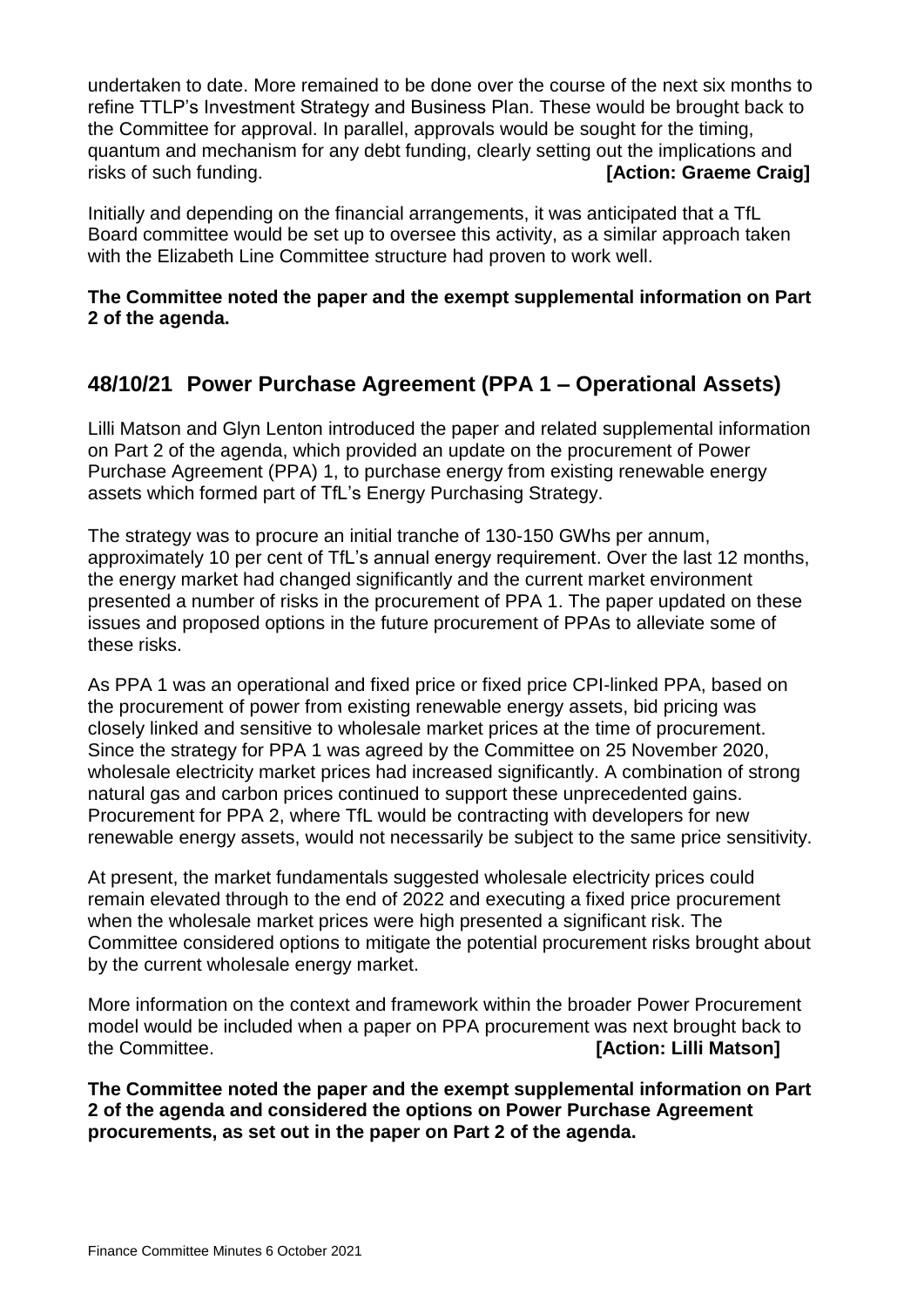# **49/10/21 Members' Suggestions for Future Discussion Items**

Howard Carter introduced the item. It was confirmed that Members would be kept up to date on progress with the funding agreement with Government.

No additional suggestions were raised for future discussion items on the forward plan or for informal briefings.

### **The Committee noted the forward plan.**

# **50/10/21 Any Other Business the Chair Considers Urgent**

There was no other urgent business.

# **51/10/21 Spending Review Submission**

The Chair had agreed to the late urgent publication of the paper, to allow for the latest information available to be provided.

Andy Byford and Simon Kilonback introduced the paper and the appended Spending Review submission. The Government's Spending Review would be announced on 27 October 2021. The deadline for submissions was 30 September 2021. TfL had a clear offer to Government that could stimulate the UK's economic recovery, decarbonisation and the levelling up agenda while still delivering the Mayor's Transport Strategy.

TfL's comprehensive Spending Review submission reflected the realities of constrained funding and the uncertainty of future demand, notably in a reduction and deferral of capacity investment. In total, TfL had reduced its planned spend on enhancements and extensions by £5.7bn over a 10-year period compared to the pre-pandemic 2019 Capital Strategy.

For London to play its part in the recovery from the coronavirus pandemic and continue providing public transport services, TfL needed revenue support of £500m for the rest of the year and £1.2bn through 2022/23. Beyond that, Government support would only be needed for investment from 2023/24, which all transport authorities around the world required.

Support for TfL's investment programme was essential to ensure the safe, reliable transport services that enabled London to function. The investment also provided an alternative to a car-led recovery as TfL decarbonised its network and adapted to be more resilient to extreme weather events. The plan supported the Government's commitment to cut 68 per cent of carbon emissions by 2030, and TfL's ambitions to improve London's air quality. Additional support could accelerate specific schemes that would secure thousands of critically needed green jobs and would help to achieve the UK's commitments on decarbonisation and improved air quality.

TfL needed to invest £2.5-3bn per year over the long-term in this work, as set out in its Long-Term Capital Plan. In order to plan, commit and deliver most efficiently for the public purse, TfL needed Government to commit to a long-term sustainable partnership in addition to existing funding sources and move to a predictable and efficient system of